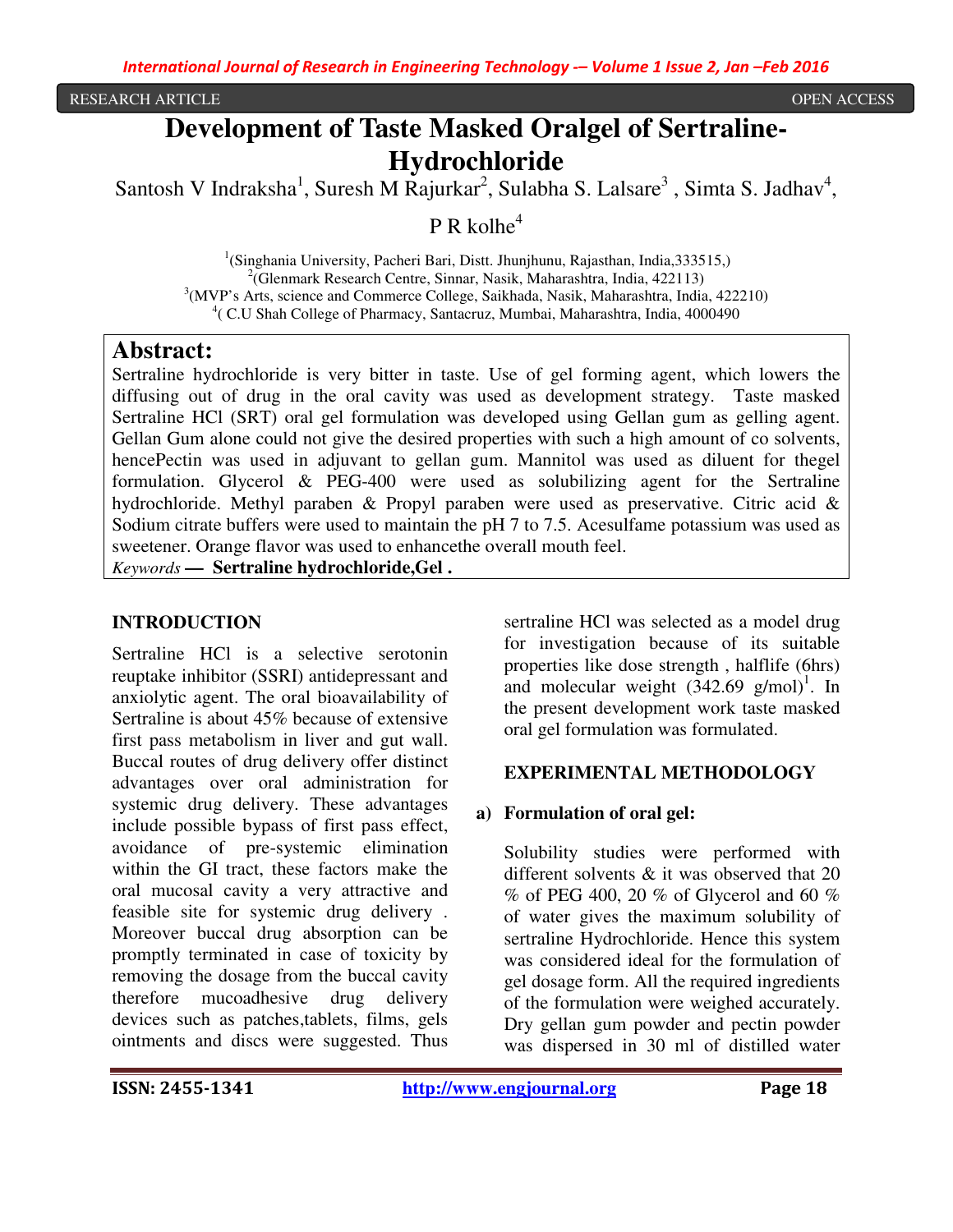maintained at 95°C. The dispersion was stirred at  $95^{\circ}$ C for 30 min using a magnetic stirrer to facilitate hydration of gellan gum. PEG 400 and Glycerol was added under stirring. The required amount of Mannitol was added to the solution with continuous stirring and the temperature was maintained above 80°C. Sertraline hydrochloride was added with stirring. Then citric acid and preservatives (methylparaben, propylparaben) were added with stirring. Finally, required amount of sodium citrate was dissolved in 10 ml of distilled water and

added to the mixture. At last orange flavours and Colour sunset yellow was added. The weight of the gel was monitored continuously during manufacturing and finally it was adjusted to the 100 gm with distilled water. 5 grams of the mixture containing gellan gum, pectin, sertraline hydrochloride and other additives was added to aluminum cups. The mixture was allowed to cool to room temperature to form gel. The final formulation composition of the formulation is given below in Table 1:

| <b>Ingredients</b>      | <b>Final Formulation</b> |
|-------------------------|--------------------------|
| Sertaline Hydrochloride | 2.8%                     |
| <b>PEG 400</b>          | 20%                      |
| Glycerol                | 20%                      |
| Mannitol                | $10\%$                   |
| Gellan Gum              | $0.5 \%$                 |
| Pectin                  | $0.1 \%$                 |
| Orange flavours         | $2\%$                    |
| Aspartame               | $1\%$                    |
| Colour Sunset yellow    | $0.25\%$                 |
| Citric acid             | $0.5 \%$                 |
| Sodium citrate          | $0.3\%$                  |
| <b>Methyl Paraben</b>   | $0.1 \%$                 |
| Propyl Paraben          | $0.01\%$                 |
| Water                   | q.s.                     |

### **b) Evaluation of oral gel :**

Texture of the soft gel was evaluated in terms of stickiness and grittiness by mildly rubbing the gel between two fingers. Viscosity of the soft gels was measured using Brookfield DV-II+Proviscometer (spindle number LV4 at the rotation of 50 rpm at room temperature).The pH of

sertraline hydrochloride soft gel was measured using Electroquip digital pH meter at the room temperature. Syneresis is one of the major problems associated with low acylatedgellan gum gels. Gels were kept under scrutiny for signs of syneresis. Drug Content of the gel was determined by UV spectrophotometer. *In-vitro* drug release of the prepared gel was performed in simulated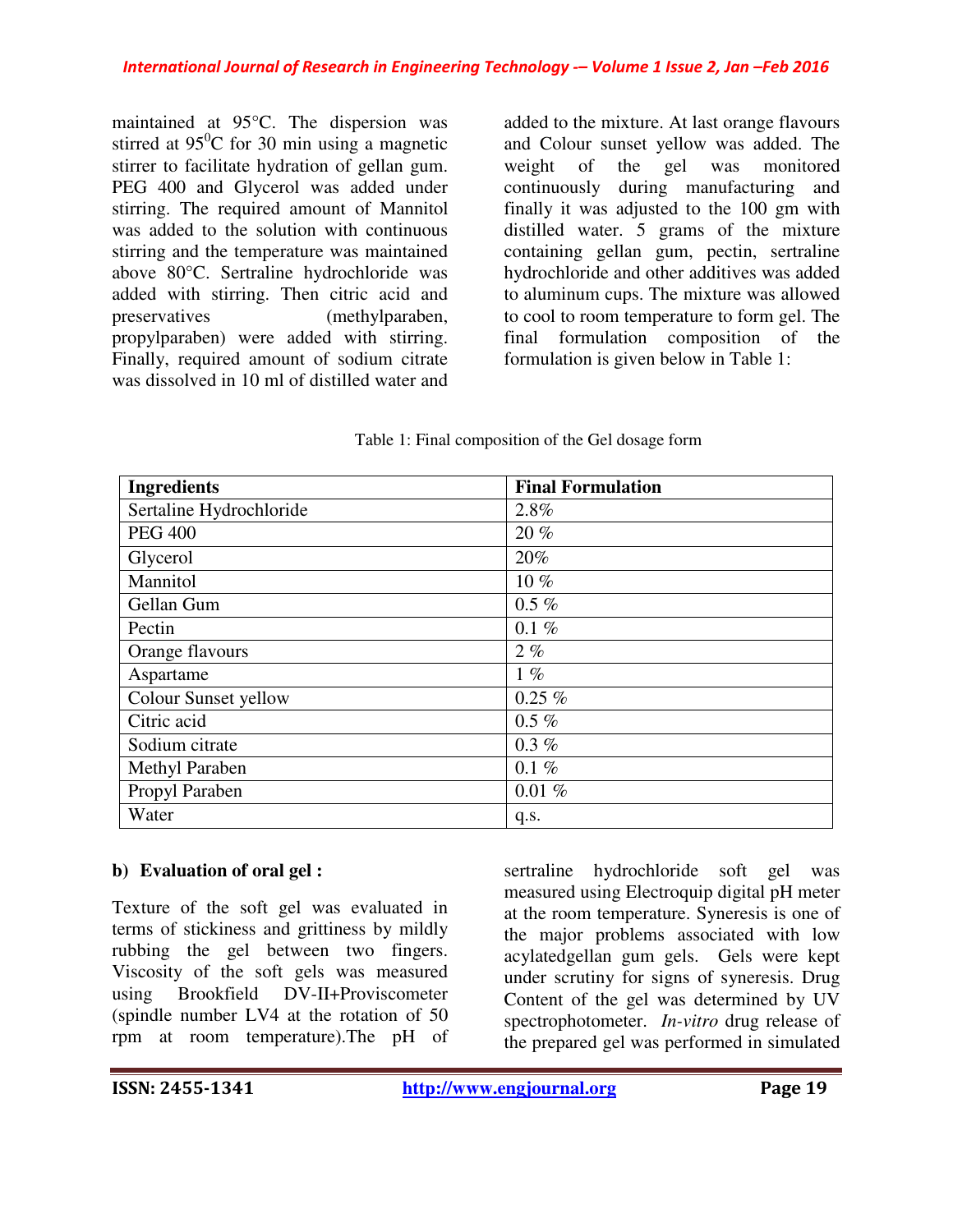gastric fluid (SGF), USP dissolution apparatus 2 using paddle at a speed of 100 rpm using SGF as dissolution media at 37±2°C. For the evaluation of taste masking the gel was subjected to dissolution studies in pH 6.8 (SSF) at 37 $<sup>0</sup>$  C for 1 hour and 50</sup> rpm . The initial time points of 1 minute and 5 minute were considered to be important to determine the efficiency of taste masking. Human volunteers were requested to taste the five gram of gel by keeping in the mouth for 30 sec and rank it on a scale of perception ranging from 0-5.

A physically stable oral gel retains its viscosity, color, clarity, taste, and odor throughout its shelf-life. Gels were checked for syneresis during storage. A freshly made sample should serve as a reference standard for subjective evaluations. The samples were kept at different temperatures (0-8°C and room temperature) for 2 months. The samples of soft gel were observed for pH, viscosity, and appearance at the interval of one week. All the measurements were performed after allowing the samples to be equilibrated at 25°C for two hours.

#### **c) Stability Assessment of Gel**

## **RESULT AND DISCUSSION**

### **a) Evaluation of physicochemical parameters of gel :**

Various physicochemical parameters of final formulation are summarized in table 2.

|  |  | Table 2: Physicochemical parameters of taste masked Sertraline Hydrochloride Gel |
|--|--|----------------------------------------------------------------------------------|
|--|--|----------------------------------------------------------------------------------|

| <b>Parameters</b>                              | <b>Observed values</b>                      |  |  |
|------------------------------------------------|---------------------------------------------|--|--|
|                                                |                                             |  |  |
| Texture evaluation (Appearance)                | Smooth transparent gel. Non sticky and non- |  |  |
|                                                | gritty in nature.                           |  |  |
| Viscosity                                      | 8125-9112 CPS                               |  |  |
| pH                                             | 7.02                                        |  |  |
| Syneresis                                      | Does not show syneresis on keeping.         |  |  |
| Drug content                                   | 100.9%                                      |  |  |
| In-vitro release study (min) 900 ml SGF at 100 | % Dissolution                               |  |  |
| RPM, Paddle                                    |                                             |  |  |
| $15 \text{ min}$                               | 65 %                                        |  |  |
| 30 min                                         | 88 %                                        |  |  |
| 45 min                                         | 100 %                                       |  |  |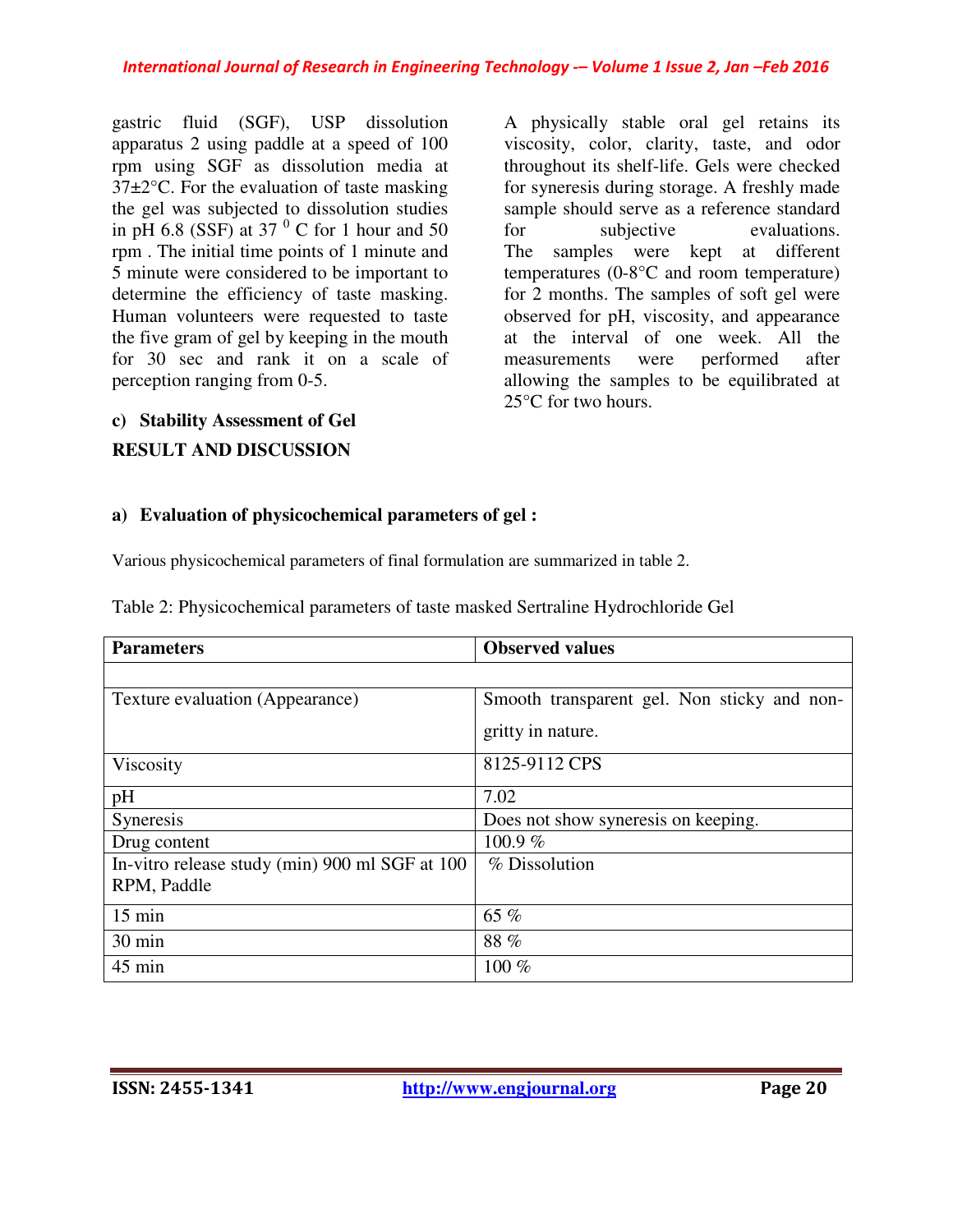#### **b) Evaluation of taste masking**

The taste evaluation by Spectrophotometric method indicated that no drug release is observed at 1 min and 5 min in simulated salivary fluid at 37 0 c which indicates that the threshold bitter concentration of Sertraline hydrochloride wont be perceived in the saliva of the patient. The results of taste evaluation are shown in Table 3. All

the thirty volunteers perceived the soft gel as non-bitter. The probable reason is that the gelling agents can lower diffusion of bitter substances from the gel to the taste buds. Mannitol and aspartame was selected as a sweetener in soft gel to mask the taste of Sertraline giving it a pleasant effect. Orange flavor was selected because to certain extent it helps in masking the bitter taste of drug and also improves patient acceptance.

| Table 3: Evaluation of taste masking of gel by panel |  |  |  |
|------------------------------------------------------|--|--|--|
|------------------------------------------------------|--|--|--|

| Preparation     | No of volunteer rating the preparation as |  |  |  |  |
|-----------------|-------------------------------------------|--|--|--|--|
|                 |                                           |  |  |  |  |
| Gel dosage form |                                           |  |  |  |  |

 $0 = Good$ ,  $1 = T$  asteless,  $2 =$  slightly bitter,  $3 =$  Bitter,  $4 =$  very Bitter,  $5 =$  Awful

#### **c) Stability Assessment of Gel**

Table 4 describes the stability data of the gel formulation.

| Gel        | <b>Initial</b>    | <b>1M</b> | 2M    |
|------------|-------------------|-----------|-------|
| Appearance | Clear             | Clear     | Clear |
| Assay      | 99.7              | 98.5      | 98.7  |
| pH         | 7.02              |           | 7.13  |
| Viscosity  | 8325              | 8412      | 3990  |
| Taste      | $\mathcal{D}$ .K. | Э.K.      | ۰Ń.   |

Table 4: Stability of gel Dosage form

The results of short-term stability studies, shown in Table 4, indicated insignificant changes in pH, viscosity, and appearance in the optimized formulation with time. Also, syneresis was not observed in any of the samples at both temperatures. Therefore, it is recommended that soft gel should be stored at about 25°C.

#### **CONCLUSION**

Taste masking by incorporation of Sertraline hydrochloride in swellable matrix such as combination of gellan gum and pectin was found to be satisfactory. The gel holds the drug for sufficient time in the gel matrix while the dosage form is in the oral cavity and hence the bitter taste of Sertraline hydrochloride is not perceived. The